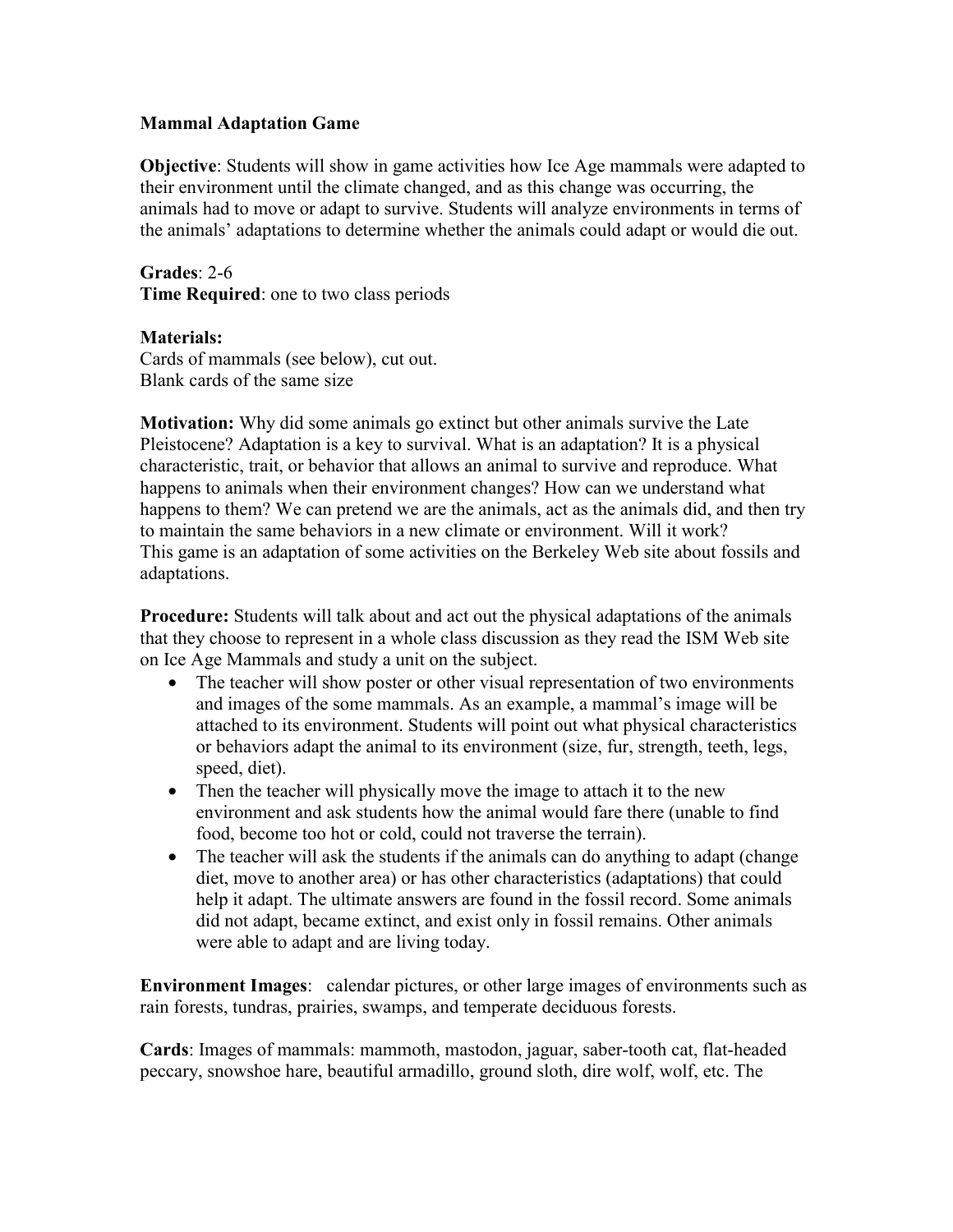students attach the cards they are given to the mammals' original environment seen on the poster or large picture of an environment.

**Blank Adaptation cards**: students will write down each chosen animals' adaptations. This will clarify for students exactly what their animal can do, eat, how it can move, tolerate temperatures, etc. Use 4x6 inch card stock.

**Climate Change Switch**: At a signal, students will move their animal to another environmental image and attach it there. By reading their Adaptation card again as they analyze visually the new environment, students will decide whether or not their animal can adapt. Students will finally move their animal images to a picture of an environment in which they think the animal would survive. Is it the original environment that no longer exists, or did the animal find a new environment? Help the students remember that extinct animals never found the environment they needed or did not adapt to changes.

**Extension**: Play this game with modern day counterparts or endangered species of your state. Explain that adaptation plays a part today in the survival of species during global and local climate change and human-caused environmental changes.

**Animal Cards**: see below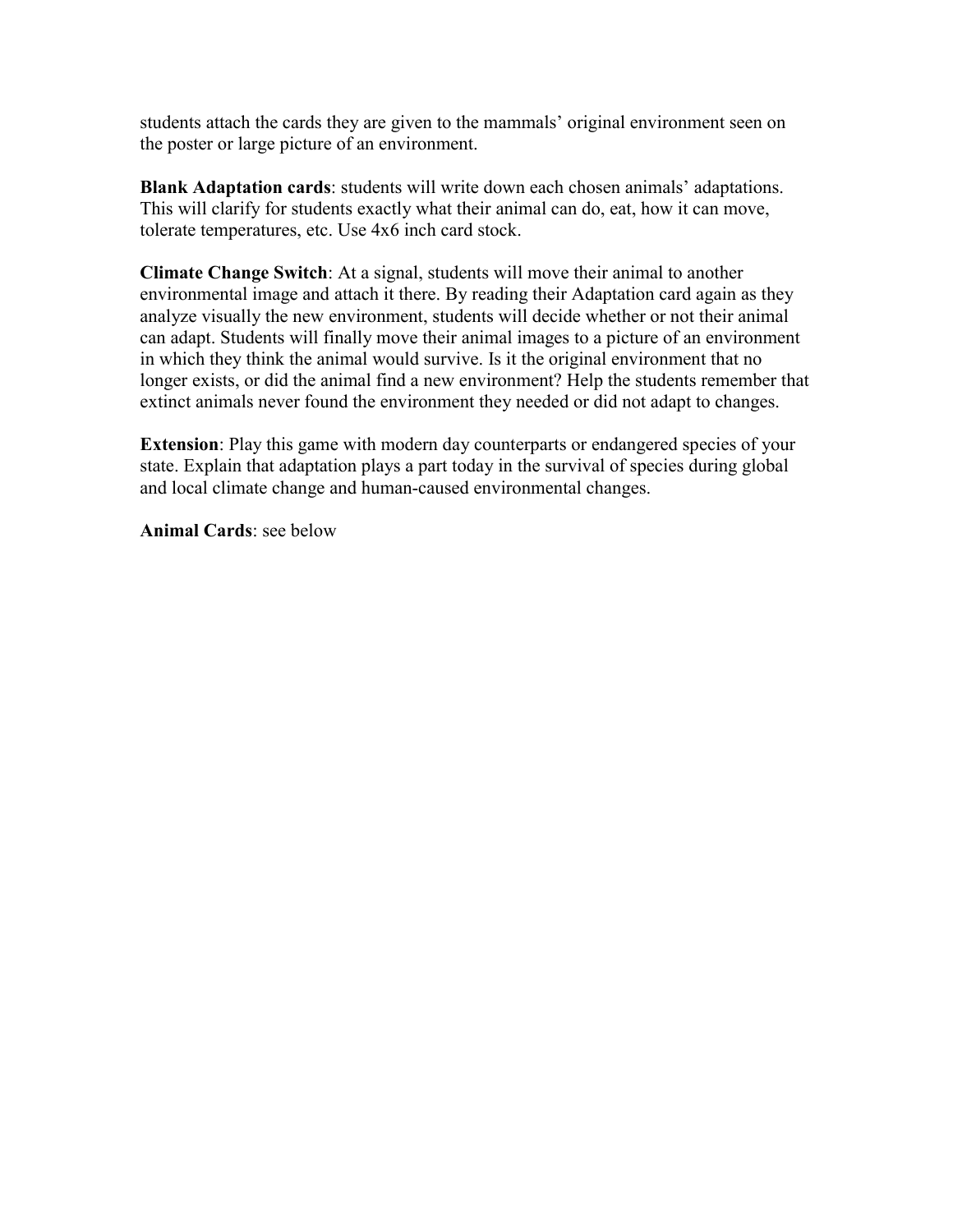